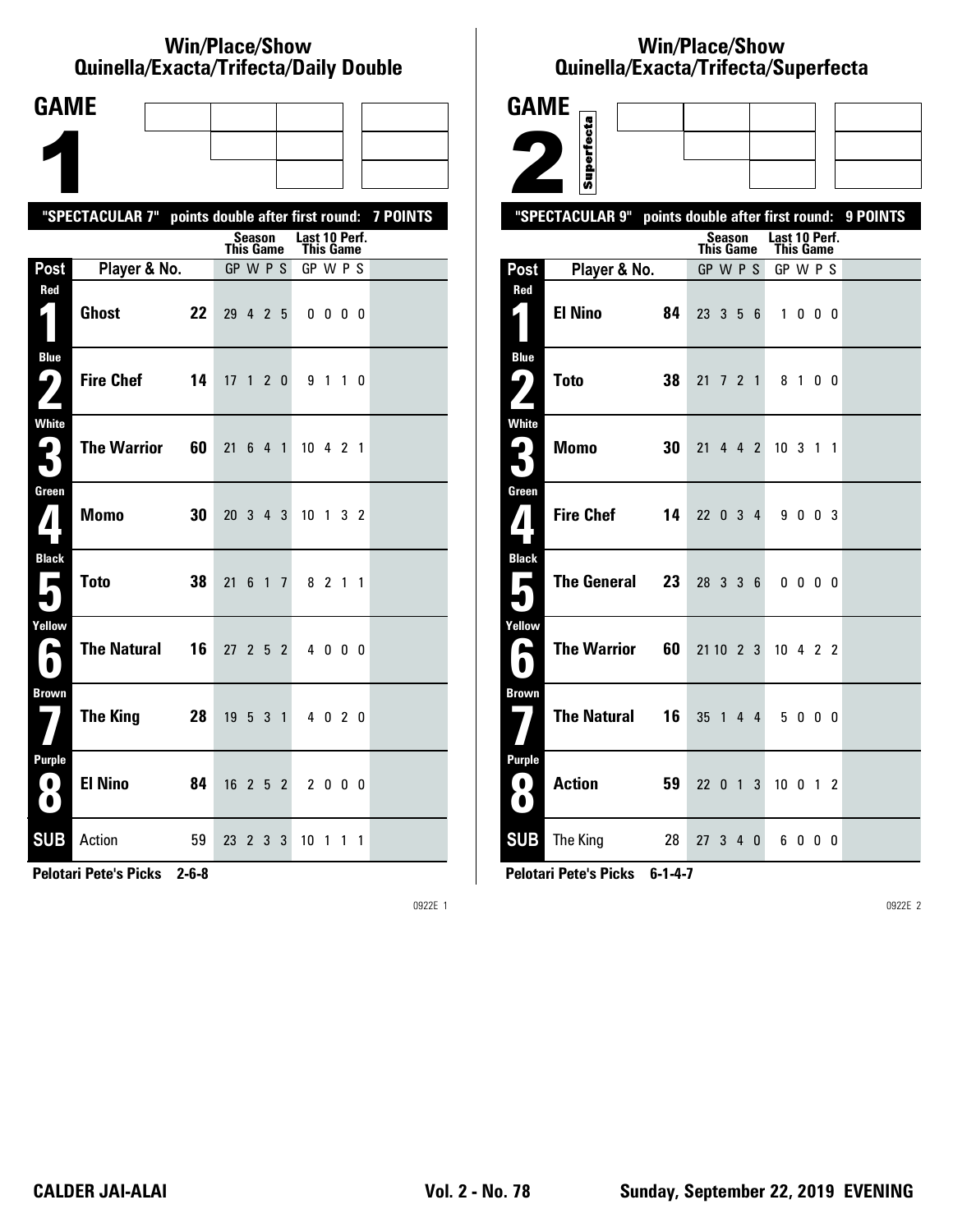#### **Win/Place/Show Qui nel la/Exacta/Tri fecta/Pick 5**



|                     | "SPECTACULAR 7"      | points double after first round: |           |               |                |                          |                            |                |        |              | <b>7 POINTS</b>  |                |                |                |
|---------------------|----------------------|----------------------------------|-----------|---------------|----------------|--------------------------|----------------------------|----------------|--------|--------------|------------------|----------------|----------------|----------------|
|                     |                      |                                  | This Game | <b>Season</b> |                |                          | Last 10 Perf.<br>This Game |                |        |              | <b>All Games</b> | Team           |                |                |
| Post                | Player & No.         |                                  | GP W P S  |               |                |                          | GP W P S                   |                |        |              | GP W P S         |                |                |                |
| Red                 | <b>Toto</b>          | 38                               | 27        | 8             | $\overline{1}$ | 3                        | 8                          | $\overline{2}$ | 0      | $\mathbf{1}$ | 10 <sub>2</sub>  |                | 0 <sub>2</sub> |                |
|                     | Ghost                | 22                               | 44        | 7             | 6              | 3                        | 4                          | 2              | 1      | 0            |                  |                |                |                |
| <b>Blue</b><br>9    | The Ace              | 92                               | 58        | 3 1 2         |                | 7                        | 5                          | 1              | 0      | 1            | 16               | $\overline{2}$ | 6 3            |                |
|                     | <b>The King</b>      | 28                               | 58        | 8 1 4         |                | 5                        | 9                          | 1              | 3      | 1            |                  |                |                |                |
| <b>White</b>        | Mr. White            | 93                               | 40        | 7             | 3              | 9                        | 6                          | 1              | 1      | 1            | 7                | $\mathbf{1}$   | 3 <sub>3</sub> |                |
|                     | Momo                 | 30                               | 24        | 3             | 4              | 6                        | 10                         | $\overline{c}$ | 0      | 4            |                  |                |                |                |
| Green               | <b>Gitty Up!</b>     | 82                               | 35        | 6             | 1              | 3                        | 6                          | 0              | 1      | 0            | 8 <sup>3</sup>   |                | 1              | 3              |
|                     | <b>The Warrior</b>   | 60                               | 29 10     |               | 6              | 2                        | 10                         | 1              | 4      | 0            |                  |                |                |                |
| <b>Black</b>        | <b>The Horse</b>     | 68                               | 14        | 1             | 1              | $\overline{\phantom{a}}$ | 1                          | $\Omega$       | 0      | 0            | 7                | $\mathbf{0}$   | $\mathbf{0}$   | $\overline{2}$ |
|                     | <b>Action</b>        | 59                               | 49 12     |               | 3              | 9                        | 10                         | 0              | 1      | 0            |                  |                |                |                |
| Yellow              | <b>The General</b>   | 23                               | 56        | 6             | 4 1 1          |                          | 6                          | 1              | 1      | 2            | 17 <sup>1</sup>  |                | 421            |                |
| $\blacksquare$      | <b>The Natural</b>   | 16                               | 51        | $\mathfrak z$ | 6 15           |                          | 9                          | 1              | 0      | 2            |                  |                |                |                |
| Brown               | <b>Fire Chef</b>     | 14                               | 24        | 4             | 6              | 3                        | 9                          | 1              | 1      | 2            | 8                | 1              | 1              | $\overline{2}$ |
|                     | <b>The Gladiator</b> | 77                               | 36        | 5             | 4              | $\overline{2}$           | 6                          | 0              | 1      | 0            |                  |                |                |                |
| Purple<br>$\bullet$ | <b>Smooth Papa</b>   | 57                               | 51        | 9             | 6              | 5                        | 8                          | 2              | 2      | 0            | 13 <sub>5</sub>  |                | 0 <sub>0</sub> |                |
| $\bullet$           | <b>El Nino</b>       | 84                               | 47        | 8             | 6              | 8                        | 7                          | 2              | 0      | 2            |                  |                |                |                |
| <b>SUBS</b>         | Dos XX<br>Big Z      | 11<br>37                         | 6<br>26   | 0<br>0        | 0<br>1         | 0<br>1                   | 0<br>2                     | 0<br>0         | 0<br>0 | 0<br>0       |                  |                |                |                |
|                     |                      |                                  |           |               |                |                          |                            |                |        |              |                  |                |                |                |

**Pelotari Pete's Picks 5-3-1**

0922E 3

### **Win/Place/Show Qui nel la/Exacta/Tri fecta**



|                     | "SPECTACULAR 7"               | points double after first round: |           |                |                |                     |               |                     |                |               | <b>7 POINTS</b> |                          |                |                |
|---------------------|-------------------------------|----------------------------------|-----------|----------------|----------------|---------------------|---------------|---------------------|----------------|---------------|-----------------|--------------------------|----------------|----------------|
|                     |                               |                                  | This Game | <b>Season</b>  |                |                     | Last 10 Perf. | This Game           |                |               |                 | Team<br><b>All Games</b> |                |                |
| Post                | Player & No.                  |                                  | GP W P S  |                |                |                     | GP W P        |                     |                | S             | GP W P S        |                          |                |                |
| Red                 | <b>The Horse</b>              | 68                               | 19        | 1              | 0              | 1                   | 3             | 0                   | 0              | 0             | 3               | 0 <sub>2</sub>           |                | - 0            |
|                     | <b>The Natural</b>            | 16                               | 49        | 5              | 9              | 7                   | 7             | 0                   | 1              | 1             |                 |                          |                |                |
| <b>Blue</b><br>4    | Mr. White                     | 93                               | 38        | $\overline{2}$ | $\overline{7}$ | 8                   | 6             | 0                   | 1              | 3             | 11              | $\overline{2}$           |                |                |
|                     | <b>The King</b>               | 28                               | 42        | 4              | 7              | 6                   | 6             | 0                   | 2              | 0             |                 |                          | $\mathbf{0}$   | -2             |
| <b>White</b>        | <b>Smooth Papa</b>            | 57                               | 49 12     |                | 6              | 8                   | 8             | 2                   | 0              | 3             |                 | 8 3 2 0                  |                |                |
|                     | <b>Ghost</b>                  | 22                               | 43        | $\overline{2}$ | 5              | 8                   | 4             | 0                   | 1              | 1             |                 |                          |                |                |
| Green               | <b>Gitty Up!</b>              | 82                               | 36        | 7              | 3              | $\overline{4}$      | 7             | 1                   | 0              | $\mathcal{P}$ | 5               | 0                        | - 0            | $\overline{2}$ |
| $\boldsymbol{I}$    | <b>Momo</b>                   | 30                               | 27        | 7              | 4              | 3                   | 9             | 3                   | 1              | 1             |                 |                          |                |                |
| <b>Black</b><br>Е   | Dos XX                        | 11                               | 6         | 0              | $\Omega$       | 1                   | 1             | 0                   | 0              | 0             | 4               | $\mathbf{0}$             | $\mathbf{0}$   | $\mathbf{0}$   |
|                     | Taza                          | 13                               | 27        | 0              | 3              | 3                   | 3             | 0                   | 0              | 0             |                 |                          |                |                |
| Yellow              | <b>Fire Chef</b>              | 14                               | 21        | 6              | 1              | 3                   | 5             | $\overline{c}$      | 0              | 0             | 3               | $\mathbf{0}$             | $\mathbf{0}$   | 0              |
|                     | <b>Big Z</b>                  | 37                               | 28        | 0              | 3              | 1                   | 6             | 0                   | $\overline{2}$ | 0             |                 |                          |                |                |
| <b>Brown</b>        | <b>The Ace</b>                | 92                               | 61        | 8 1 0          |                | 5                   | 7             | 0                   | $\overline{2}$ | 0             | 11              | 0                        | $\overline{1}$ | 3              |
|                     | <b>The Warrior</b>            | 60                               | 29        | 6              | 7              | $\overline{2}$      | 8             | 2                   | 1              | 0             |                 |                          |                |                |
| Purple<br>$\bullet$ | <b>Toto</b>                   | 38                               | 31        | 6              | 3              | 3                   | 8             | 1                   | 0              | 1             |                 | 4 2 2 0                  |                |                |
| $\bullet$           | <b>The Gladiator</b>          | 77                               | 39        | 6              | 5              | $\overline{1}$      | 7             | 1                   | 0              | 4             |                 |                          |                |                |
| <b>SUBS</b>         | <b>The General</b><br>El Nino | 23<br>84                         | 52<br>48  | 6<br>8         | 5<br>8         | 6<br>$\overline{2}$ | 5<br>6        | 0<br>$\overline{c}$ | 0<br>1         | 0<br>0        |                 |                          |                |                |
|                     |                               |                                  |           |                |                |                     |               |                     |                |               |                 |                          |                |                |

**Pelotari Pete's Picks 3-6-1**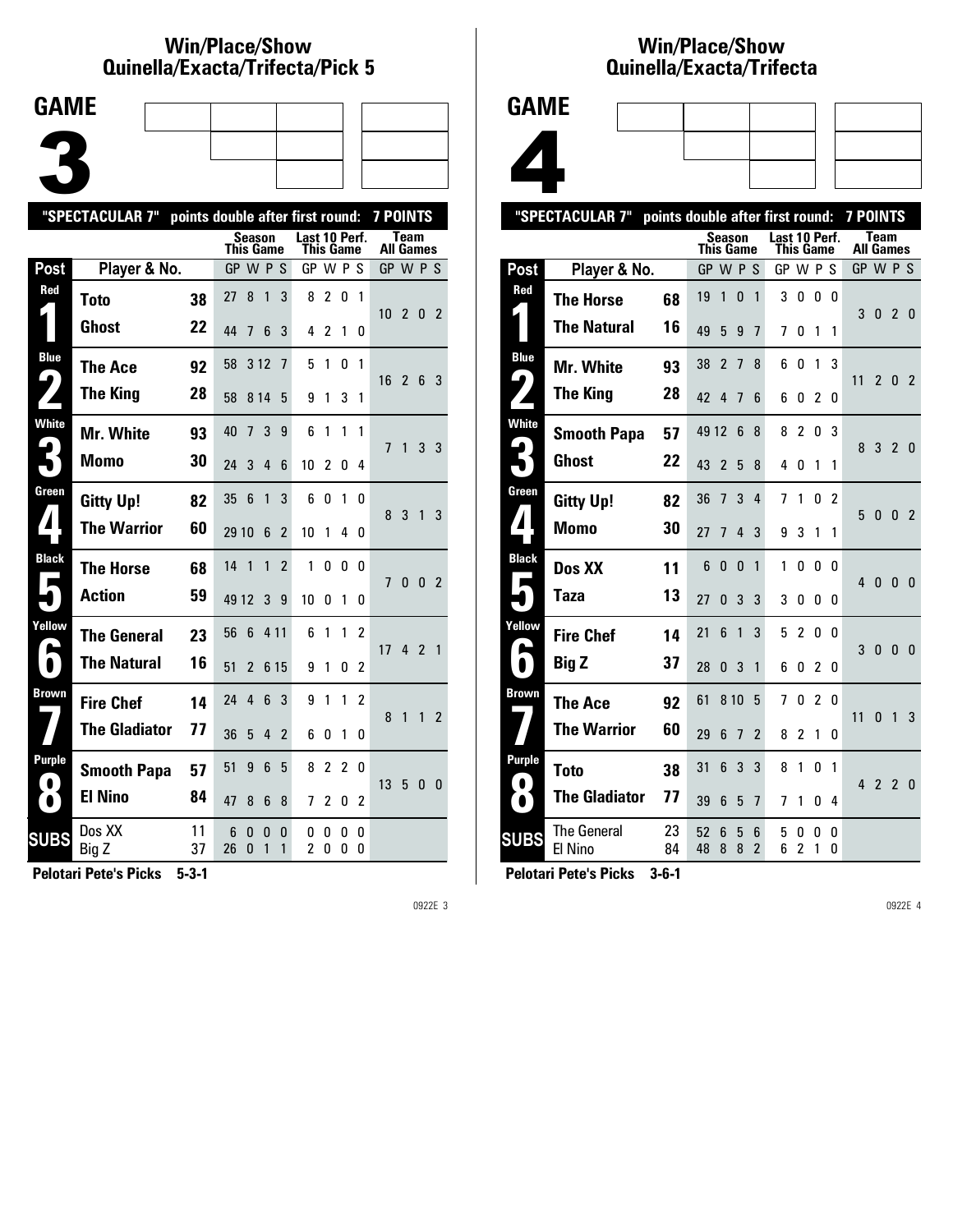# **Win/Place/Show Qui nel la/Exacta/Tri fecta**

| <b>GAME</b> |  |  |
|-------------|--|--|
|             |  |  |
|             |  |  |
|             |  |  |
|             |  |  |
|             |  |  |
|             |  |  |
|             |  |  |

|                       | "SPECTACULAR 7"           | points double after first round: |           |                |                     |                               |                            |                |                     |                     | <b>7 POINTS</b>  |                |                |                          |
|-----------------------|---------------------------|----------------------------------|-----------|----------------|---------------------|-------------------------------|----------------------------|----------------|---------------------|---------------------|------------------|----------------|----------------|--------------------------|
|                       |                           |                                  | This Game | Season         |                     |                               | Last 10 Perf.<br>This Game |                |                     |                     | <b>All Games</b> | Team           |                |                          |
| <b>Post</b>           | Player & No.              |                                  | GP W P S  |                |                     |                               | GP W P S                   |                |                     |                     | GP W P S         |                |                |                          |
| Red                   | <b>The General</b>        | 23                               | 52 10     |                | 4                   | 4                             | 7                          | $\overline{2}$ | 0                   | 1                   |                  |                |                |                          |
|                       | <b>The Gladiator</b>      | 77                               | 41        | 4              | 2                   | 6                             | 7                          | 0              | 0                   | 2                   | 14 <sub>0</sub>  |                | 1              | $\overline{\phantom{0}}$ |
| <b>Blue</b>           | Dos XX                    | 11                               | 7         | 1              | $\mathbf{0}$        | 0                             | 1                          | 0              | 0                   | 0                   | $\mathfrak{p}$   |                |                |                          |
| $\blacktriangleright$ | <b>Action</b>             | 59                               | 47        | 5              | 4                   | 2                             | 6                          | 1              | 0                   | 0                   |                  | $\mathbf{0}$   | 0 <sub>0</sub> |                          |
| White                 | <b>The Horse</b>          | 68                               | 18        | 0              | 3                   | $\overline{2}$                | 3                          | 0              | 1                   | 0                   | 3                | $\bf{0}$       | 0 <sub>0</sub> |                          |
|                       | Taza                      | 13                               | 26        | 1              | 1                   | $\overline{2}$                | 5                          | 1              | 0                   | 0                   |                  |                |                |                          |
| Green                 | <b>Smooth Papa</b>        | 57                               | 40        | $\overline{2}$ | -6                  | 5                             | 8                          | 0              | 1                   | 2                   | 9                | 3              | 5              | $\overline{1}$           |
|                       | <b>The Warrior</b>        | 60                               | 55 14 12  |                |                     | 9                             | 5                          | 2              | 1                   | 1                   |                  |                |                |                          |
| <b>Black</b>          | <b>Gitty Up!</b>          | 82                               | 33        | $\overline{4}$ | 3                   | 3                             | 6                          | 1              | 0                   | 1                   | 15               | $\overline{4}$ | 1              | $\mathbf{1}$             |
|                       | <b>El Nino</b>            | 84                               | 43        | 4 1 2          |                     | 5                             | 6                          | 0              | 2                   | 0                   |                  |                |                |                          |
| Yellow                | Mr. White                 | 93                               | 37        | 7              | 7                   | 6                             | 7                          | 2              | 0                   | 1                   | $\overline{1}$   | $\mathbf{0}$   | $\mathbf{0}$   | $\overline{1}$           |
| $\bullet$             | <b>Big Z</b>              | 37                               | 21        | 0              | $\overline{2}$      | $\overline{2}$                | 5                          | 0              | 0                   | 1                   |                  |                |                |                          |
| <b>Brown</b>          | <b>The Ace</b>            | 92                               | 38        | $\overline{2}$ | - 6                 | 7                             | 7                          | $\mathbf{0}$   | 3                   | 2                   | 7                | 0              | $\overline{2}$ | $\overline{1}$           |
|                       | Momo                      | 30                               | 53 10 12  |                |                     | 8                             | 5                          | $\overline{2}$ | 1                   | 1                   |                  |                |                |                          |
| <b>Purple</b>         | <b>Toto</b>               | 38                               | 41 14     |                | 4                   | 7                             | 0                          | 0              | 0                   | 0                   | 7                | 1              | 0              | - 0                      |
| $\bullet$             | <b>The King</b>           | 28                               | 53        | 5              | 6                   | 9                             | 9                          | 0              | 3                   | 0                   |                  |                |                |                          |
| <b>SUBS</b>           | <b>Fire Chef</b><br>Ghost | 14<br>22                         | 26<br>23  | 4<br>5         | 4<br>$\overline{2}$ | 5<br>$\overline{\phantom{a}}$ | 5<br>$\overline{2}$        | 0<br>0         | $\overline{2}$<br>0 | $\overline{c}$<br>0 |                  |                |                |                          |
|                       |                           |                                  |           |                |                     |                               |                            |                |                     |                     |                  |                |                |                          |

**Pelotari Pete's Picks 2-4-6**

0922E 5

## **Win/Place/Show Qui nel la/Exacta/Tri fecta/Super fecta**



|                        | "SPECTACULAR 9"      | points double after first round: |                                   |                |                |                                   |        |                |          | 9 POINTS        |                                 |                |                |
|------------------------|----------------------|----------------------------------|-----------------------------------|----------------|----------------|-----------------------------------|--------|----------------|----------|-----------------|---------------------------------|----------------|----------------|
|                        |                      |                                  | <b>Season</b><br><b>This Game</b> |                |                | Last 10 Perf.<br><b>This Game</b> |        |                |          |                 | <b>Team</b><br><b>All Games</b> |                |                |
| Post                   | Player & No.         |                                  | GP                                | W P            | -S             | GP W P S                          |        |                |          |                 | GP W P S                        |                |                |
| Red                    | <b>Smooth Papa</b>   | 57                               | 8<br>33                           | 8              | $\overline{2}$ | 8                                 | 1      | 4              | 1        |                 |                                 |                |                |
|                        | <b>The Natural</b>   | 16                               | 49<br>3                           | 6              | 5              | 9                                 | 2      | 0              | 1        | 13              | 1                               | 1              | 3              |
| <b>Blue</b>            | <b>The Horse</b>     | 68                               | 14<br>0                           | 1              | $\overline{2}$ | 3                                 | 0      | 0              | 0        |                 |                                 |                |                |
| 4                      | <b>El Nino</b>       | 84                               | 52 12 10                          |                | 5              | 8                                 | 5      | $\overline{2}$ | 0        | $\overline{2}$  | $\bf{0}$                        | 0              | - 0            |
| <b>White</b>           | Dos XX               | 11                               | 7<br>1                            | 0              | 0              | 1                                 | 0      | 0              | 0        | 1               | 0                               | - 0            | - 0            |
|                        | <b>The King</b>      | 28                               | 61<br>8                           | 8              | 5              | 10                                | 0      | 2              | 3        |                 |                                 |                |                |
| Green                  | <b>Fire Chef</b>     | 14                               | 21<br>4                           | 3              | $\overline{2}$ | 0                                 | 0      | 0              | $\Omega$ | $\overline{1}$  | 1                               | $\mathbf{0}$   | $\overline{1}$ |
| 4                      | <b>Action</b>        | 59                               | 60<br>3                           |                | 6 11           | 6                                 | 1      | 1              | 0        |                 |                                 |                |                |
| <b>Black</b>           | <b>The General</b>   | 23                               | 6<br>57                           | 5              | 9              | 9                                 | 2      | 0              | $\Omega$ | 18 <sup>1</sup> | 2 <sub>1</sub>                  |                | 4              |
|                        | Ghost                | 22                               | 3<br>34                           | $\mathfrak{p}$ | 6              | 4                                 | 0      | 0              | 0        |                 |                                 |                |                |
| Yellow                 | <b>Mr. White</b>     | 93                               | 37<br>6                           | 4              | 3              | 7                                 | 1      | 0              | 0        | 12              | 3                               | $\overline{1}$ | $\overline{2}$ |
|                        | <b>The Gladiator</b> | 77                               | 44<br>7                           | 9              | 9              | 7                                 | 1      | 3              | 0        |                 |                                 |                |                |
| <b>Brown</b>           | <b>Gitty Up!</b>     | 82                               | 4<br>35                           | $\overline{2}$ | 5              | 6                                 | 0      | $\mathbf{0}$   | 3        | 6               | $\bf{0}$                        | - 0            | 0              |
|                        | Taza                 | 13                               | 22<br>0                           | $\overline{2}$ | $\overline{2}$ | 5                                 | 0      | 0              | 1        |                 |                                 |                |                |
| Purple                 | <b>The Ace</b>       | 92                               | 3<br>49                           | 6              | 4              | 10                                | 1      | 3              | 1        |                 |                                 |                |                |
| $\bullet$<br>$\bullet$ | <b>Big Z</b>         | 37                               | 14<br>0                           | 0              | 0              | 6                                 | 0      | 0              | 0        | 11              | 0                               | $\bf{0}$       | - 0            |
| <b>SUBS</b>            | Toto<br>The Warrior  | 38<br>60                         | 39<br>7<br>56 18                  | 9              | 5<br>9 1 1     | 0<br>3                            | 0<br>0 | 0<br>0         | 0<br>1   |                 |                                 |                |                |
|                        |                      |                                  |                                   |                |                |                                   |        |                |          |                 |                                 |                |                |

**Pelotari Pete's Picks 8-2-3-5**